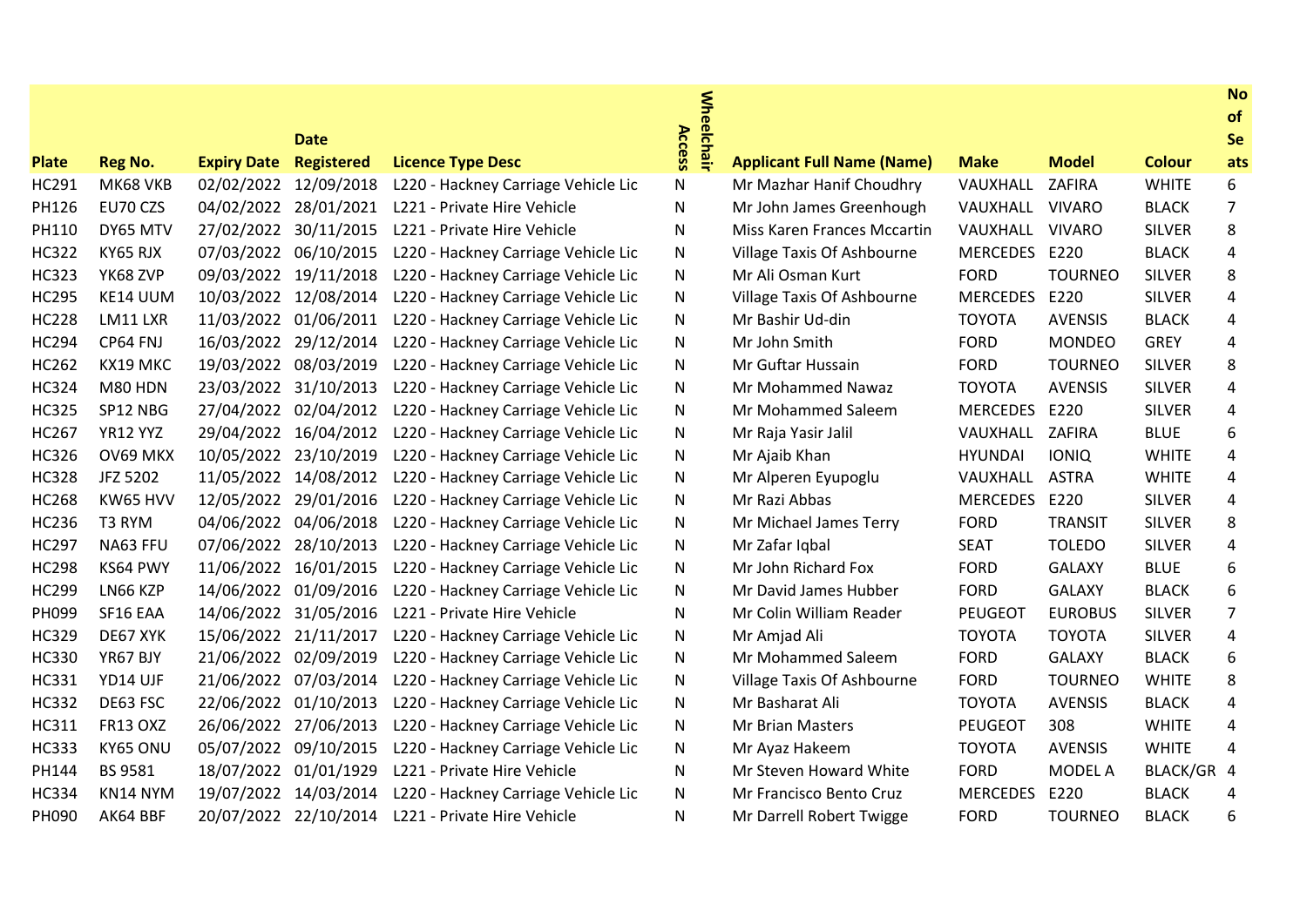| <b>HC302</b> | YP15 EBV        | 22/07/2022 14/05/2015 | L220 - Hackney Carriage Vehicle Lic | N | Mr Guftar Hussain           | <b>FORD</b>     | <b>TOURNEO</b>  | <b>BLACK</b>  | 8 |
|--------------|-----------------|-----------------------|-------------------------------------|---|-----------------------------|-----------------|-----------------|---------------|---|
| PH108        | AU65 YEL        | 23/07/2022 18/09/2015 | L221 - Private Hire Vehicle         | N | Mr Paul Robert Webster      | <b>PEUGEOT</b>  | 3008            | <b>BLUE</b>   | 6 |
| <b>HC304</b> | VD52 FOX        | 27/07/2022 14/02/2012 | L220 - Hackney Carriage Vehicle Lic | N | Mr Michael Fox              | <b>FORD</b>     | <b>MONDEO</b>   | GREY          | 4 |
| <b>HC305</b> | LR13 KJZ        | 27/07/2022 12/06/2013 | L220 - Hackney Carriage Vehicle Lic | N | Mr Norman William Ward      | <b>FORD</b>     | <b>GALAXY</b>   | <b>BLACK</b>  | 6 |
| <b>HC273</b> | WA16 BXP        | 29/07/2022 01/03/2016 | L220 - Hackney Carriage Vehicle Lic | N | Village Taxis Of Ashbourne  | <b>MERCEDES</b> | E220            | <b>GREY</b>   |   |
| PH145        | EU21 HWF        | 03/08/2022 29/06/2021 | L221 - Private Hire Vehicle         | N | Mr John James Greenhough    | <b>SKODA</b>    | <b>OCTAVIA</b>  | <b>BLUE</b>   | 4 |
| PH146        | EF21 YCB        | 03/08/2022 23/07/2021 | L221 - Private Hire Vehicle         | N | Mr John James Greenhough    | KIA             | SPORTAGE        | <b>RED</b>    | 4 |
| <b>HC274</b> | SB14 XWK        | 07/08/2022 15/07/2014 | L220 - Hackney Carriage Vehicle Lic | N | Mr Tahir Ayoub              | VAUXHALL        | <b>VIVARO</b>   | <b>BLUE</b>   | 8 |
| <b>HC336</b> | <b>MJ16 YZZ</b> | 09/08/2022 16/06/2016 | L220 - Hackney Carriage Vehicle Lic | N | Mr Mohammed Saleem          | <b>FORD</b>     | <b>MONDEO</b>   | <b>GREY</b>   |   |
| <b>HC335</b> | WK63 XBW        | 09/08/2022 18/11/2013 | L220 - Hackney Carriage Vehicle Lic | N | Mr Alpkaan Kurt             | <b>SEAT</b>     | ALHAMBRA        | <b>GREY</b>   | 6 |
| <b>HC306</b> | FN15 GHO        | 11/08/2022 01/03/2015 | L220 - Hackney Carriage Vehicle Lic | N | Miss Karen Frances Mccartin | <b>SKODA</b>    | <b>SUPERB</b>   | <b>WHITE</b>  | 4 |
| PH111        | <b>BC17 KKL</b> | 14/08/2022 29/06/2017 | L221 - Private Hire Vehicle         | N | Mr John Leslie Peters       | SKODA           | <b>SUPERB</b>   | <b>BLACK</b>  |   |
| <b>HC165</b> | MF56 FOX        | 15/08/2022 05/08/2016 | L220 - Hackney Carriage Vehicle Lic | N | Mr Michael Fox              | <b>FORD</b>     | <b>TOURNEO</b>  | GREY          | 8 |
| <b>HC337</b> | FY14 GCU        | 17/08/2022 13/03/2014 | L220 - Hackney Carriage Vehicle Lic | N | Mr Ashaq Hussain Ashraf     | <b>TOYOTA</b>   | <b>AVENSIS</b>  | <b>WHITE</b>  | 4 |
| PH113        | OE67 XJY        | 20/08/2022 12/01/2018 | L221 - Private Hire Vehicle         | N | Mr Alan Parker              | SKODA           | <b>SUPERB</b>   | GREY          | 4 |
| <b>HC338</b> | MC21 DJV        | 24/08/2022 13/08/2021 | L220 - Hackney Carriage Vehicle Lic | N | Mr Peter James Hill         | <b>TOYOTA</b>   | <b>COROLLA</b>  | <b>BLACK</b>  | 4 |
| <b>HC276</b> | SF13 WXE        | 26/08/2022 17/05/2013 | L220 - Hackney Carriage Vehicle Lic | N | Mr Moazam Hussain           | <b>PEUGEOT</b>  | 308             | <b>SILVER</b> | 4 |
| <b>HC245</b> | NU13 AFF        | 27/08/2022 27/03/2013 | L220 - Hackney Carriage Vehicle Lic | N | <b>Ms Karen Mccartin</b>    | <b>HYUNDAI</b>  | 130             | <b>BLACK</b>  | 4 |
| <b>HC204</b> | SA15 YRL        | 28/08/2022 29/05/2015 | L220 - Hackney Carriage Vehicle Lic | N | Mr Michael James Terry      | <b>PEUGEOT</b>  | <b>PARTNER</b>  | <b>SILVER</b> | 4 |
| <b>HC340</b> | YT63 LNH        | 30/08/2022 19/09/2013 | L220 - Hackney Carriage Vehicle Lic | N | Mr Zeeshan Ali Niaz         | <b>VW</b>       | <b>TRANSPOR</b> | <b>SILVER</b> | 8 |
| PH153        | EU21 HRE        | 31/08/2022 21/07/2021 | L221 - Private Hire Vehicle         | N | Mr John James Greenhough    | <b>SKODA</b>    | <b>KAROQ</b>    | <b>GREY</b>   | 4 |
| PH152        | EU21HNW         | 31/08/2022 16/07/2021 | L221 - Private Hire Vehicle         | N | Mr John James Greenhough    | <b>SKODA</b>    | <b>KODIAQ</b>   | <b>BLUE</b>   | 6 |
| PH151        | EU21 HNV        | 31/08/2022 16/07/2021 | L221 - Private Hire Vehicle         | N | Mr John James Greenhough    | <b>SKODA</b>    | <b>KODIAQ</b>   | <b>BLUE</b>   | 6 |
| PH150        | EU21 HSA,       | 31/08/2022 16/07/2021 | L221 - Private Hire Vehicle         | N | Mr John James Greenhough    | <b>SKODA</b>    | <b>KODIAQ</b>   | <b>BLUE</b>   | 6 |
| PH149        | EU21 HRX        | 31/08/2022 16/07/2021 | L221 - Private Hire Vehicle         | N | Mr John James Greenhough    | <b>SKODA</b>    | <b>KODIAQ</b>   | <b>SILVER</b> | 6 |
| PH148        | EU21 HRZ        | 31/08/2022 16/07/2021 | L221 - Private Hire Vehicle         | N | Mr John James Greenhough    | <b>SKODA</b>    | <b>KODIAQ</b>   | <b>BLACK</b>  | 6 |
| PH147        | EU21 HRO        | 31/08/2022 07/07/2021 | L221 - Private Hire Vehicle         | N | Mr John James Greenhough    | <b>SKODA</b>    | <b>KODIAQ</b>   | <b>GREEN</b>  | 6 |
| PH159        | SK17 ZYN        | 31/08/2022 30/04/2017 | L221 - Private Hire Vehicle         | N | Mr John James Greenhough    | <b>FORD</b>     | <b>TOURNEO</b>  | <b>SILVER</b> | 8 |
| PH158        | EF21 YBC        | 31/08/2022 06/08/2021 | L221 - Private Hire Vehicle         | N | Mr John James Greenhough    | KIA             | SPORTAGE        | <b>SILVER</b> | 4 |
| PH157        | EF21 YBN        | 31/08/2022 06/08/2021 | L221 - Private Hire Vehicle         | N | Mr John James Greenhough    | KIA             | SPORTAGE        | <b>BLUE</b>   | 4 |
| PH156        | EU21 HSF        | 31/08/2022 14/07/2021 | L221 - Private Hire Vehicle         | N | Mr John James Greenhough    | <b>SKODA</b>    | <b>OCTAVIA</b>  | <b>BLUE</b>   | 4 |
| PH155        | EU21 HTG        | 31/08/2022 14/07/2021 | L221 - Private Hire Vehicle         | N | Mr John James Greenhough    | <b>SKODA</b>    | <b>OCTAVIA</b>  | <b>BLUE</b>   | 4 |
| PH154        | EU21 HTP        | 31/08/2022 14/07/2021 | L221 - Private Hire Vehicle         | N | Mr John James Greenhough    | <b>SKODA</b>    | <b>OCTAVIA</b>  | <b>GREY</b>   | 4 |

| Mr Guftar Hussain           | <b>FORD</b>     | <b>TOURNEO</b>  | <b>BLACK</b>  | 8 |
|-----------------------------|-----------------|-----------------|---------------|---|
| Mr Paul Robert Webster      | <b>PEUGEOT</b>  | 3008            | <b>BLUE</b>   | 6 |
| Mr Michael Fox              | <b>FORD</b>     | <b>MONDEO</b>   | <b>GREY</b>   | 4 |
| Mr Norman William Ward      | <b>FORD</b>     | <b>GALAXY</b>   | <b>BLACK</b>  | 6 |
| Village Taxis Of Ashbourne  | <b>MERCEDES</b> | E220            | <b>GREY</b>   | 4 |
| Mr John James Greenhough    | <b>SKODA</b>    | <b>OCTAVIA</b>  | <b>BLUE</b>   | 4 |
| Mr John James Greenhough    | <b>KIA</b>      | SPORTAGE        | <b>RED</b>    | 4 |
| Mr Tahir Ayoub              | VAUXHALL        | <b>VIVARO</b>   | <b>BLUE</b>   | 8 |
| Mr Mohammed Saleem          | <b>FORD</b>     | <b>MONDEO</b>   | <b>GREY</b>   | 4 |
| Mr Alpkaan Kurt             | <b>SEAT</b>     | <b>ALHAMBRA</b> | <b>GREY</b>   | 6 |
| Miss Karen Frances Mccartin | <b>SKODA</b>    | <b>SUPERB</b>   | <b>WHITE</b>  | 4 |
| Mr John Leslie Peters       | <b>SKODA</b>    | <b>SUPERB</b>   | <b>BLACK</b>  | 4 |
| Mr Michael Fox              | <b>FORD</b>     | <b>TOURNEO</b>  | <b>GREY</b>   | 8 |
| Mr Ashaq Hussain Ashraf     | <b>TOYOTA</b>   | <b>AVENSIS</b>  | <b>WHITE</b>  | 4 |
| Mr Alan Parker              | <b>SKODA</b>    | <b>SUPERB</b>   | <b>GREY</b>   | 4 |
| Mr Peter James Hill         | <b>TOYOTA</b>   | <b>COROLLA</b>  | <b>BLACK</b>  | 4 |
| Mr Moazam Hussain           | <b>PEUGEOT</b>  | 308             | <b>SILVER</b> | 4 |
| <b>Ms Karen Mccartin</b>    | <b>HYUNDAI</b>  | 130             | <b>BLACK</b>  | 4 |
| Mr Michael James Terry      | <b>PEUGEOT</b>  | <b>PARTNER</b>  | <b>SILVER</b> | 4 |
| Mr Zeeshan Ali Niaz         | VW              | <b>TRANSPOR</b> | <b>SILVER</b> | 8 |
| Mr John James Greenhough    | <b>SKODA</b>    | <b>KAROQ</b>    | <b>GREY</b>   | 4 |
| Mr John James Greenhough    | <b>SKODA</b>    | <b>KODIAQ</b>   | <b>BLUE</b>   | 6 |
| Mr John James Greenhough    | <b>SKODA</b>    | <b>KODIAQ</b>   | <b>BLUE</b>   | 6 |
| Mr John James Greenhough    | <b>SKODA</b>    | <b>KODIAQ</b>   | <b>BLUE</b>   | 6 |
| Mr John James Greenhough    | <b>SKODA</b>    | <b>KODIAQ</b>   | <b>SILVER</b> | 6 |
| Mr John James Greenhough    | <b>SKODA</b>    | <b>KODIAQ</b>   | <b>BLACK</b>  | 6 |
| Mr John James Greenhough    | <b>SKODA</b>    | <b>KODIAQ</b>   | <b>GREEN</b>  | 6 |
| Mr John James Greenhough    | <b>FORD</b>     | <b>TOURNEO</b>  | <b>SILVER</b> | 8 |
| Mr John James Greenhough    | <b>KIA</b>      | SPORTAGE        | <b>SILVER</b> | 4 |
| Mr John James Greenhough    | KIA             | SPORTAGE        | <b>BLUE</b>   | 4 |
| Mr John James Greenhough    | <b>SKODA</b>    | <b>OCTAVIA</b>  | <b>BLUE</b>   | 4 |
| Mr John James Greenhough    | <b>SKODA</b>    | <b>OCTAVIA</b>  | <b>BLUE</b>   | 4 |
| Mr John James Greenhough    | <b>SKODA</b>    | <b>OCTAVIA</b>  | <b>GREY</b>   | 4 |
|                             |                 |                 |               |   |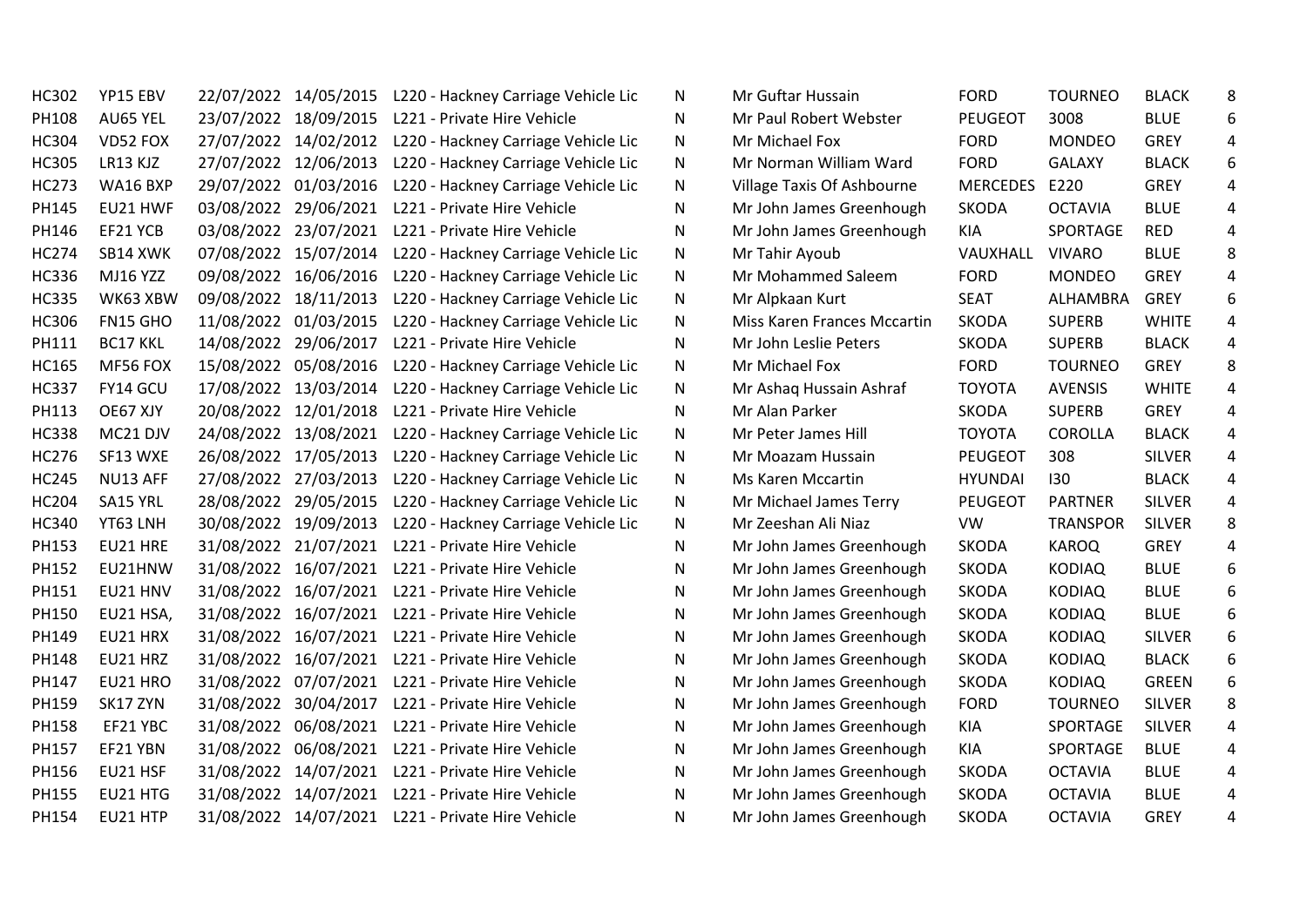| PH160        | SF17 GTU |            | 31/08/2022 08/06/2017 | L221 - Private Hire Vehicle         | Υ | Mr John James Greenhough        | <b>FORD</b>    | <b>INDEPENDEN BLUE</b> |               |   |
|--------------|----------|------------|-----------------------|-------------------------------------|---|---------------------------------|----------------|------------------------|---------------|---|
| <b>HC206</b> | BT62 VOY |            | 04/09/2022 18/01/2013 | L220 - Hackney Carriage Vehicle Lic | N | Mr Kenneth Philip Skipp         | <b>FORD</b>    | <b>FOCUS</b>           | <b>GREY</b>   | 4 |
| <b>HC341</b> | WN65 HMD |            | 07/09/2022 04/11/2015 | L220 - Hackney Carriage Vehicle Lic | N | Mrs Karen Lesley Staples        | <b>HONDA</b>   | <b>CIVIC</b>           | <b>BRONZE</b> | 4 |
| <b>HC207</b> | T4 KCY   |            | 11/09/2022 04/09/2017 | L220 - Hackney Carriage Vehicle Lic | Ν | Mr Neil Plumb                   | <b>FORD</b>    | <b>GALAXY</b>          | <b>BLACK</b>  | 6 |
| PH162        | AF17 UTH |            | 19/09/2022 21/03/2017 | L221 - Private Hire Vehicle         | Ν | Mr Neil Plumb                   | <b>FORD</b>    | <b>GALAXY</b>          | <b>WHITE</b>  | 6 |
| <b>HC342</b> | RK14 LHM |            | 20/09/2022 10/03/2014 | L220 - Hackney Carriage Vehicle Lic | N | Mr Mazaffar Dad                 | <b>TOYOTA</b>  | <b>VERSO</b>           | <b>BLUE</b>   | 6 |
| PH163        | EU21 AKG |            | 30/09/2022 16/08/2021 | L221 - Private Hire Vehicle         | Ν | Mr John James Greenhough        | <b>PEUGEOT</b> | 5008                   | <b>BLACK</b>  | 6 |
| PH164        | EF21 XVT |            | 30/09/2022 16/08/2021 | L221 - Private Hire Vehicle         | Ν | Mr John James Greenhough        | <b>PEUGEOT</b> | 5008                   | <b>BLACK</b>  | 6 |
| <b>HC345</b> | JX52 FOX |            | 04/10/2022 17/06/2015 | L220 - Hackney Carriage Vehicle Lic | N | Mr Michael Fox                  | VAUXHALL       | <b>INSIGNIA</b>        | <b>BLACK</b>  | 4 |
| <b>HC344</b> | EF17 JUE |            | 05/10/2022 20/06/2017 | L220 - Hackney Carriage Vehicle Lic | N | Mr Mohammad Shakeel Choudl FORD |                | <b>GALAXY</b>          | <b>BLUE</b>   | 6 |
| PH166        | YG21 ENB |            | 06/10/2022 16/08/2021 | L221 - Private Hire Vehicle         | Ν | Mr John James Greenhough        | <b>SKODA</b>   | <b>KODIAQ</b>          | <b>GREY</b>   | 6 |
| PH167        | EF21 XVV |            | 06/10/2022 19/08/2021 | L221 - Private Hire Vehicle         | Ν | Mr John James Greenhough        | <b>PEUGEOT</b> | 5008                   | <b>BLACK</b>  | 6 |
| PH165        | EU71 FYF | 06/10/2022 | 17/09/2021            | L221 - Private Hire Vehicle         | N | Mr John James Greenhough        | VAUXHALL       | <b>VIVARO</b>          | <b>GREY</b>   | 8 |
| PH168        | EF21 XVO |            | 13/10/2022 16/08/2021 | L221 - Private Hire Vehicle         | Ν | Mr John James Greenhough        | <b>PEUGEOT</b> | 5008                   | <b>GREY</b>   | 6 |
| <b>HC346</b> | LC16 DNE |            | 17/10/2022 23/05/2016 | L220 - Hackney Carriage Vehicle Lic | N | Mr Waheed Akhtar                | <b>SKODA</b>   | <b>OCTAVIA</b>         | <b>BLUE</b>   |   |
| <b>HC249</b> | KO66 BKY |            | 18/10/2022 19/01/2017 | L220 - Hackney Carriage Vehicle Lic | N | Mr Rehmat Khan                  | <b>SEAT</b>    | ALHAMBRA               | <b>SILVER</b> | 6 |
| <b>HC347</b> | SN14 FMP |            | 19/10/2022 02/03/2014 | L220 - Hackney Carriage Vehicle Lic | N | Mr Mohammed Saleem              | VW             | PASSAT                 | <b>WHITE</b>  |   |
| PH115        | YT66 FFG |            | 22/10/2022 28/09/2016 | L221 - Private Hire Vehicle         | Ν | Mr Christopher John Hudson      | <b>FORD</b>    | <b>MONDEO</b>          | GREY          |   |
| <b>HC282</b> | SP63 FHV |            | 24/10/2022 20/09/2013 | L220 - Hackney Carriage Vehicle Lic | N | Mr Mohammed Maroof              | <b>TOYOTA</b>  | <b>AVENSIS</b>         | <b>BLUE</b>   |   |
| <b>HC348</b> | FG15 TFF | 25/10/2022 | 19/05/2015            | L220 - Hackney Carriage Vehicle Lic | Ν | Mr Mohammed Saleem              | <b>TOYOTA</b>  | <b>AVENSIS</b>         | <b>BLACK</b>  | Δ |
| <b>HC283</b> | KS63 RVL |            | 28/10/2022 17/12/2013 | L220 - Hackney Carriage Vehicle Lic | N | Mr Sagier Hussain               | <b>SEAT</b>    | ALHAMBRA               | <b>RED</b>    | 6 |
| PH169        | EU21 HCF |            | 31/10/2022 15/06/2021 | L221 - Private Hire Vehicle         | Ν | Mr John James Greenhough        | KIA            | SORENTO                | <b>GREY</b>   | 6 |
| PH170        | EF21 XVN |            | 31/10/2022 25/06/2021 | L221 - Private Hire Vehicle         | Ν | Mr John James Greenhough        | <b>PEUGEOT</b> | 5008                   | <b>WHITE</b>  | 6 |
| PH172        | EU71 FRR |            | 31/10/2022 16/11/2021 | L221 - Private Hire Vehicle         | N | Mr John James Greenhough        | KIA            | SPORTAGE               | <b>SILVER</b> |   |
| <b>HC284</b> | FY66 UKL |            | 03/11/2022 19/11/2016 | L220 - Hackney Carriage Vehicle Lic | N | Mr Zeeshan Ali Niaz             | <b>TOYOTA</b>  | <b>VERSO</b>           | <b>BLACK</b>  | 6 |
| <b>HC250</b> | FP12 LCO |            | 06/11/2022 16/05/2012 | L220 - Hackney Carriage Vehicle Lic | N | Mr Adil Khan                    | <b>TOYOTA</b>  | <b>AVENSIS</b>         | GREY          | 4 |
| PH121        | M8 MCV   |            | 06/11/2022 04/09/2014 | L221 - Private Hire Vehicle         | N | Mr Michael Mcveigh              | MERCEDES 212   |                        | <b>BLACK</b>  | 4 |
| PH032        | YT70 XPG |            | 06/11/2022 21/09/2020 | L221 - Private Hire Vehicle         | N | Mr John James Greenhough        | <b>FORD</b>    | <b>TOURNEO</b>         | GREY          | 8 |
| <b>HC349</b> | FH64 CYJ |            | 15/11/2022 24/12/2014 | L220 - Hackney Carriage Vehicle Lic | N | Mr Wajid Mahmood                | <b>TOYOTA</b>  | <b>AVENSIS</b>         | <b>SILVER</b> | 4 |
| HC121        | MK63 HLV |            | 19/11/2022 25/10/2013 | L220 - Hackney Carriage Vehicle Lic | Ν | Miss Karen Mc Cartin            | <b>TOYOTA</b>  | <b>AVENSIS</b>         | <b>WHITE</b>  | 4 |
| <b>HC215</b> | FL62 LGZ |            | 26/11/2022 28/09/2012 | L220 - Hackney Carriage Vehicle Lic | N | Mr Muhammad Rizwan              | <b>TOYOTA</b>  | <b>AVENSIS</b>         | <b>BLUE</b>   |   |
| <b>HC350</b> | YH19 JYF |            | 29/11/2022 05/03/2019 | L220 - Hackney Carriage Vehicle Lic | Ν | Ask Enterprises (derby) Ltd     | <b>SEAT</b>    | ALHAMBRA               | <b>SILVER</b> | 6 |
| PH171        | EU71 FHJ |            | 30/11/2022 16/11/2021 | L221 - Private Hire Vehicle         | Ν | Mr John James Greenhough        | KIA            | SPORTAGE               | <b>GREY</b>   | 4 |

| Mr John James Greenhough        | <b>FORD</b>     | <b>INDEPENDEN BLUE</b> |               |   |
|---------------------------------|-----------------|------------------------|---------------|---|
| Mr Kenneth Philip Skipp         | <b>FORD</b>     | <b>FOCUS</b>           | GREY          | 4 |
| Mrs Karen Lesley Staples        | <b>HONDA</b>    | <b>CIVIC</b>           | <b>BRONZE</b> | 4 |
| Mr Neil Plumb                   | <b>FORD</b>     | <b>GALAXY</b>          | <b>BLACK</b>  | 6 |
| Mr Neil Plumb                   | <b>FORD</b>     | <b>GALAXY</b>          | <b>WHITE</b>  | 6 |
| Mr Mazaffar Dad                 | <b>TOYOTA</b>   | <b>VERSO</b>           | <b>BLUE</b>   | 6 |
| Mr John James Greenhough        | <b>PEUGEOT</b>  | 5008                   | <b>BLACK</b>  | 6 |
| Mr John James Greenhough        | <b>PEUGEOT</b>  | 5008                   | <b>BLACK</b>  | 6 |
| Mr Michael Fox                  | VAUXHALL        | <b>INSIGNIA</b>        | <b>BLACK</b>  | 4 |
| Mr Mohammad Shakeel Choudl FORD |                 | <b>GALAXY</b>          | <b>BLUE</b>   | 6 |
| Mr John James Greenhough        | <b>SKODA</b>    | <b>KODIAQ</b>          | <b>GREY</b>   | 6 |
| Mr John James Greenhough        | <b>PEUGEOT</b>  | 5008                   | <b>BLACK</b>  | 6 |
| Mr John James Greenhough        | VAUXHALL        | <b>VIVARO</b>          | <b>GREY</b>   | 8 |
| Mr John James Greenhough        | <b>PEUGEOT</b>  | 5008                   | <b>GREY</b>   | 6 |
| Mr Waheed Akhtar                | <b>SKODA</b>    | <b>OCTAVIA</b>         | <b>BLUE</b>   | 4 |
| Mr Rehmat Khan                  | <b>SEAT</b>     | <b>ALHAMBRA</b>        | <b>SILVER</b> | 6 |
| Mr Mohammed Saleem              | VW              | <b>PASSAT</b>          | <b>WHITE</b>  | 4 |
| Mr Christopher John Hudson      | <b>FORD</b>     | <b>MONDEO</b>          | <b>GREY</b>   | 4 |
| Mr Mohammed Maroof              | <b>TOYOTA</b>   | <b>AVENSIS</b>         | <b>BLUE</b>   | 4 |
| Mr Mohammed Saleem              | <b>TOYOTA</b>   | <b>AVENSIS</b>         | <b>BLACK</b>  | 4 |
| Mr Sagier Hussain               | <b>SEAT</b>     | ALHAMBRA               | <b>RED</b>    | 6 |
| Mr John James Greenhough        | <b>KIA</b>      | SORENTO                | <b>GREY</b>   | 6 |
| Mr John James Greenhough        | <b>PEUGEOT</b>  | 5008                   | <b>WHITE</b>  | 6 |
| Mr John James Greenhough        | <b>KIA</b>      | <b>SPORTAGE</b>        | <b>SILVER</b> | 4 |
| Mr Zeeshan Ali Niaz             | <b>TOYOTA</b>   | <b>VERSO</b>           | <b>BLACK</b>  | 6 |
| Mr Adil Khan                    | ΤΟΥΟΤΑ          | <b>AVENSIS</b>         | <b>GREY</b>   | 4 |
| Mr Michael Mcveigh              | <b>MERCEDES</b> | 212                    | <b>BLACK</b>  | 4 |
| Mr John James Greenhough        | <b>FORD</b>     | <b>TOURNEO</b>         | <b>GREY</b>   | 8 |
| Mr Wajid Mahmood                | <b>TOYOTA</b>   | <b>AVENSIS</b>         | <b>SILVER</b> | 4 |
| Miss Karen Mc Cartin            | <b>TOYOTA</b>   | <b>AVENSIS</b>         | <b>WHITE</b>  | 4 |
| Mr Muhammad Rizwan              | <b>TOYOTA</b>   | <b>AVENSIS</b>         | <b>BLUE</b>   | 4 |
| Ask Enterprises (derby) Ltd     | <b>SEAT</b>     | ALHAMBRA               | <b>SILVER</b> | 6 |
| Mr John James Greenhough        | <b>KIA</b>      | SPORTAGE               | <b>GREY</b>   | 4 |
|                                 |                 |                        |               |   |